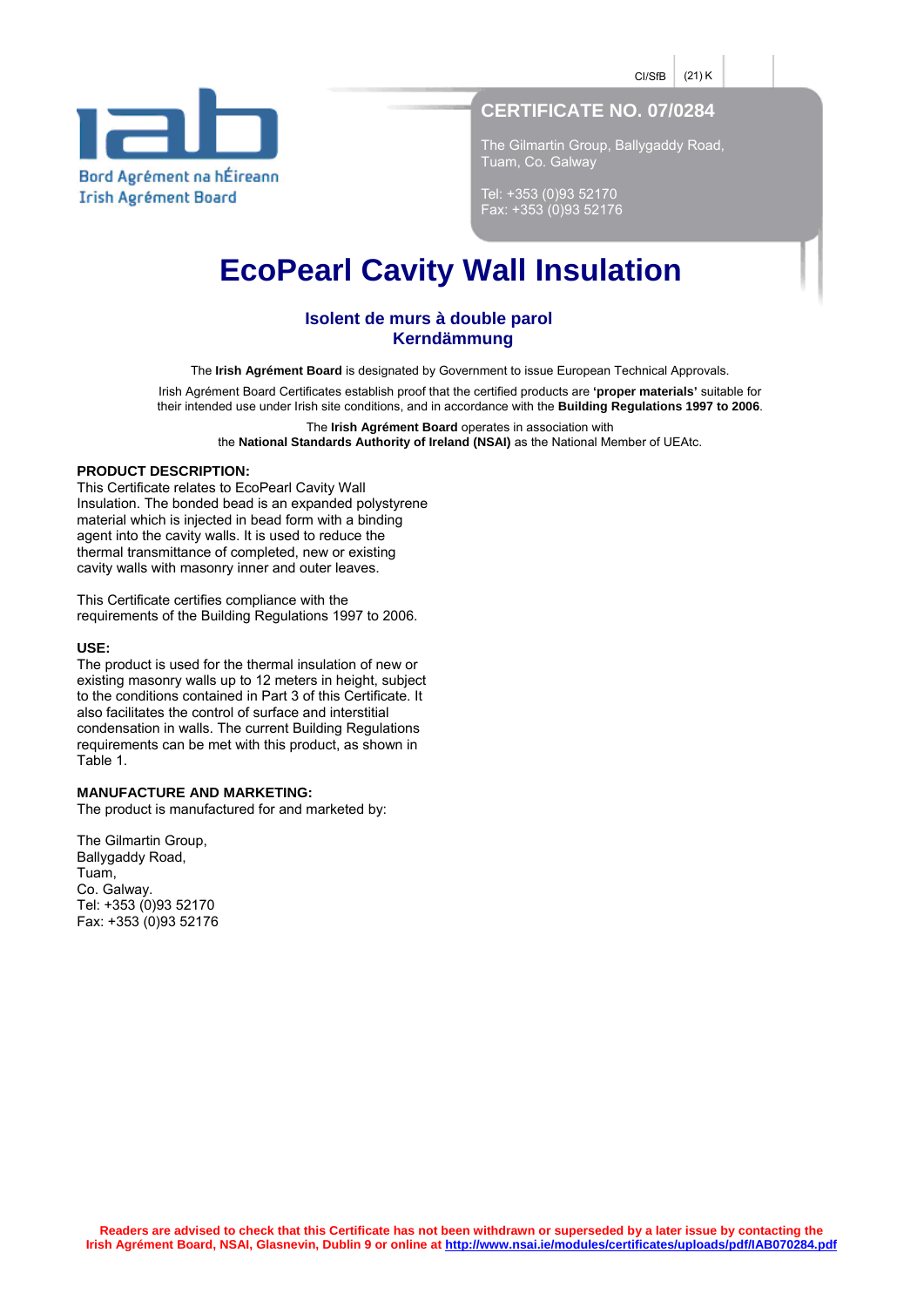

### Part One / Certification

In the opinion of the Irish Agrément Board (IAB), *Moisture*  EcoPearl Cavity Wall Insulation if used in accordance with this certificate, can meet the requirements of the Building Regulations 1997 to 2006 as indicated in Section 1.2 of this Agrément Certificate.

#### **1.2 BUILDING REGULATIONS 1997 to 2006**

#### **REQUIREMENT:**

#### *Part D - Materials and Workmanship*

**D3** – EcoPearl Cavity Wall Insulation, as certified in this Irish Agrément Board Certificate, is manufactured from materials which are 'proper materials' fit for their intended use (see Part 4 of this Certificate).

**D1** – EcoPearl Cavity Wall Insulation used in accordance with this Irish Agrément Board Certificate, can meet the requirements for workmanship.

EcoPearl Cavity Wall Insulation is combustible but may be used in masonry cavity walls in buildings of every purpose group (see Section 4.1 of this Certificate).

# **1.1 ASSESSMENT** *Part C – Site Preparation and Resistance to*

#### **C4 – Resistance to Weather and Ground Moisture**

EcoPearl Cavity Wall Insulation can meet the requirements, when installed in accordance with this Certificate in cavity walls constructed in compliance with the conditions indicated in Part 3. EcoPearl Cavity Wall Insulation does not absorb water by capillary action and may be used in exposures as indicated in Section 3 of this Certificate, and in situations where insulation is placed below the damp-proof course (see Section 4.2 of this Certificate).

#### *Part J – Heat Producing Appliances*  **J3 – Protection of Building**

In the opinion of the Irish Agrément Board, (IAB), EcoPearl Cavity Wall Insulation if used in accordance with this Certificate, can meet the requirements of Part J of the Building Regulations 1997 to 2006.

# *Part L – Conservation of Fuel and Energy Part B – Fire Safety* **L1 – Conservation of Fuel and Energy**

**U** value calculations may be based on a  $λ$  value = 0.033 W/mK for EcoPearl Cavity Wall Insulation. Walls using EcoPearl Cavity Wall Insulation can meet the current U-value requirements in Full Fill Cavity Wall Insulation applications depending on the cavity width (see Table 1 – Section 4.4 of this Certificate).

# Part Two / Technical Specification and Control Data

#### **2.1 PRODUCT DESCRIPTION**

EcoPearl Cavity Wall Insulation consists of an expanded polystyrene material injected in bead form with a binding agent. The binding agent is used to provide long-term stability to the insulant.

The current Building Regulation requirements can be met by installing this product (see Table 1). It should be noted that the construction of walls with cavities in excess of 110 mm requires adjustments to lintels, wall ties, cavity barriers etc. It is therefore necessary that cavity walls are adequately designed in respect of structural stability and fire safety in accordance with Parts A and B of the Building Regulations (see Section 4.4 of this Certificate).

EcoPearl Cavity Wall Insulation is delivered in a sealed container and pumped into the cavity with the binding agent. The target mean density for this product installed with the binding agent is 12

 $kg/m<sup>3</sup>$ . Local areas within the wall when sampled over an area of 0.5  $m^2$  may have density variations of  $\pm 2$  kg/m<sup>3</sup> for the system using the binding agent.

#### **2.2 MANUFACTURE**

EcoPearl Cavity Wall Insulation is a specifically manufactured expanded polystyrene bead for cavity wall insulation.

#### **2.3 DELIVERY, STORAGE AND MARKING**

EcoPearl Cavity Wall Insulation is delivered to site in a sealed bulk container marked with the IAB identification mark incorporating the number of this Certificate. The material, which has an indefinite storage life, should be kept dry.

**Product Range 2012 12 September 2013 12:30 The binding agent is also supplied to site in** drums marked with the IAB identification mark incorporating the number of this Certificate and it must not be allowed to freeze.



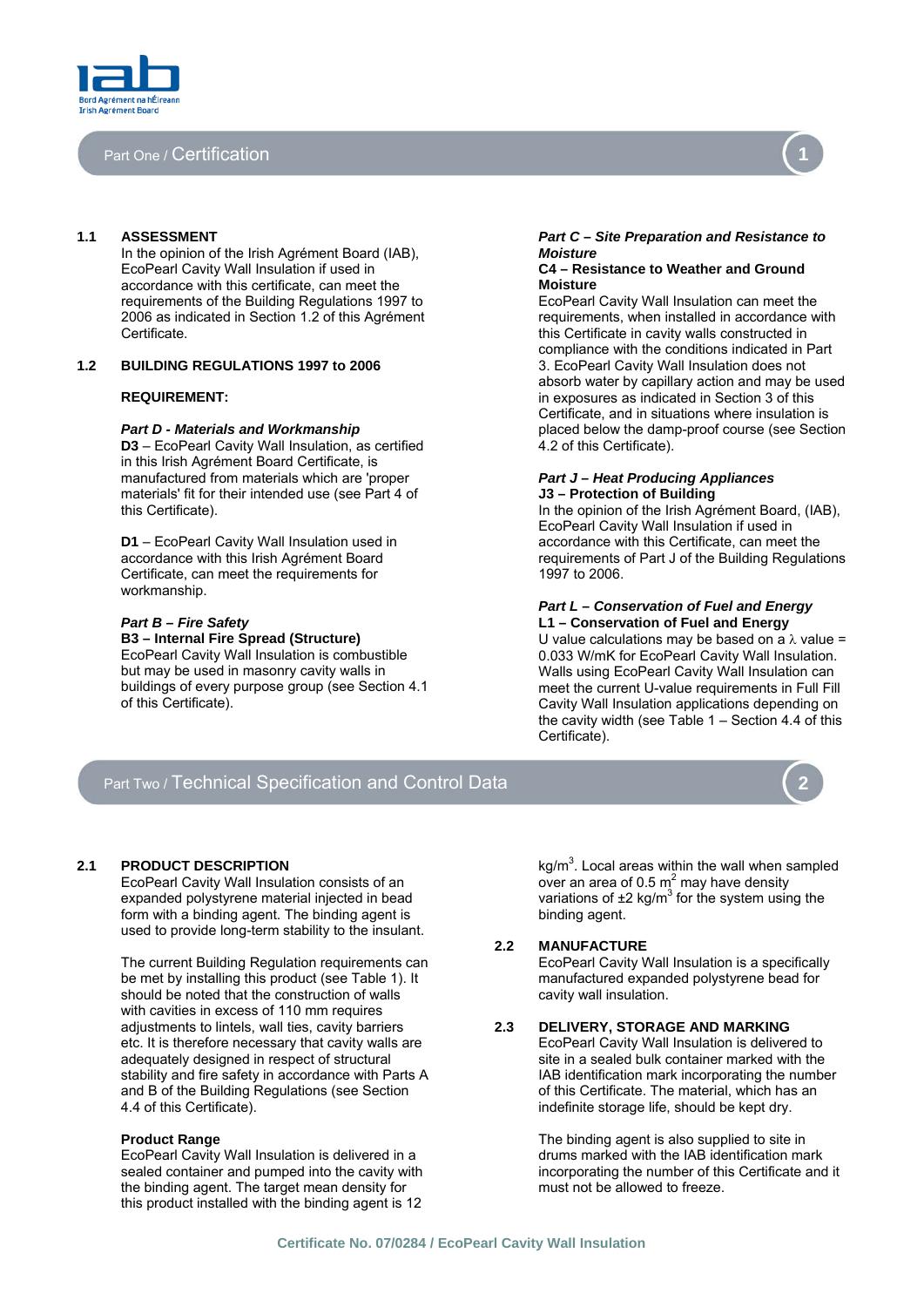

### **2.4 INSTALLATION PROCEDURE**

### **2.4.1 Site Assessment**

An assessment is carried out prior to installation by a trained assessor, acting on behalf of the Manufacturer/ Approved Installer who will ascertain the suitability of the property or properties for EcoPearl Cavity Wall Insulation. A complete assessment (including a boroscope survey) report is prepared and held at the Approved Installer's offices. Particular problems are specifically identified and any reasons for rejection of the work are noted. Quotations, tenders and invoices bear the IAB identification mark incorporating the number of this Certificate.

#### **2.4.2 Site Preparation**

The installing technician ensures that the property has been correctly assessed and is suitable for insulation with EcoPearl Cavity Wall Insulation. Any problems encountered during drilling which prevent compliance with this Certificate are referred to the Approved Installer before proceeding.

Essential ventilation openings such as those providing combustion air or under floor ventilation and all flues in the cavity wall are checked. If adequate sleeving or other cavity closures are not present, installation must not proceed until these openings have been sleeved or otherwise modified to prevent blockage by the insulant.

The tops of cavity walls must be closed. Cavity filling should not be done where electrical cables are not in conduits.

#### **2.4.3 Approved Installers**

Installation of EcoPearl Cavity Wall Insulation is carried out by The Gilmartin Group or by their Approved Installers who:

- 1) Are required to meet the requirements of an initial site installation check by IAB prior to approval and are subject to the IAB Surveillance Scheme.
- 2) Are approved by The Gilmartin Group and the IAB to install the product.
- 3) Have undertaken to comply with the The Gilmartin Group Installation Procedure.
- 4) Are employing technicians who have been issued with appropriate identity cards by The Gilmartin Group. At least one member of each installation team must carry a card verifying this.
- 5) Are subject to supervision by The Gilmartin Group, including unannounced site inspections.

#### **2.4.4 Supervision**

Installation should be carried out in accordance with this Certificate, The Gilmartin Group's System Supplier Manual and the IAB Surveillance Scheme.

During installation the following simple checks can be made, as an aid to determining that the installation conforms to the certified method:

- 1) Check that the pattern of holes complies with the description given in Section 2.4.5 of this Certificate.
- 2) Check that the injection of the material takes place at each hole, to complete the filling of the cavity space.

#### **2.4.5 Procedure**

EcoPearl Cavity Wall Insulation is installed using approved equipment marked with the appropriate IAB Certificate number. The installer provides all necessary hoses, drilling tools equipment and materials for making good the walls after the installation of EcoPearl Cavity Wall Insulation.

Where a semi-detached or terraced property is to be treated, the insulation is contained by inserting a cavity barrier at the line dividing the properties. This consists of a continuous inflatable sleeve or a nylon brush. After filling, the cavity barrier is retained in the cavity and the drill holes filled. The nylon brush can also be used to prevent the blocking of under floor vents with the blown bead where these have not been previously sleeved.

After completion of the cavity assessment to confirm suitability, preparation for injection into the cavity is as follows:

Holes of 22 mm diameter are drilled in the outer or inner leaf. They are normally spaced not more than 0.7 m horizontally apart and the top row of holes in each wall is not more than 300 mm from the top of the wall. A similar series of holes is drilled below windows and obstructions and, if found to be necessary, along the lines of the roof slope at gable ends. Alternatively, a series of holes is drilled approximately 0.7 m horizontally apart and 200 mm above the highest ceiling level. A further series of holes 2.0 m apart is drilled at the middle height of a two storey building to ensure complete fill of the cavity space. Care should be taken to ensure that these holes do not coincide with the intermediate suspended timber floor. A typical drilling pattern is shown in Figure 1.

EcoPearl Cavity Wall Insulation, together with the correct ratio of binding agent, is injected into the cavity through a flexible pipe fitted with a nondirectional nozzle. The material is injected into the cavity at a consistent density and is not affected by the injection equipment. Holes beneath ground-floor windows are injected first and filling then continues upwards until a complete fill has been achieved.

After injection, the wall is made good to match the existing finish as closely as possible. All the trunked air vents are checked, e.g. those providing underfloor ventilation and combustion air for heating appliances.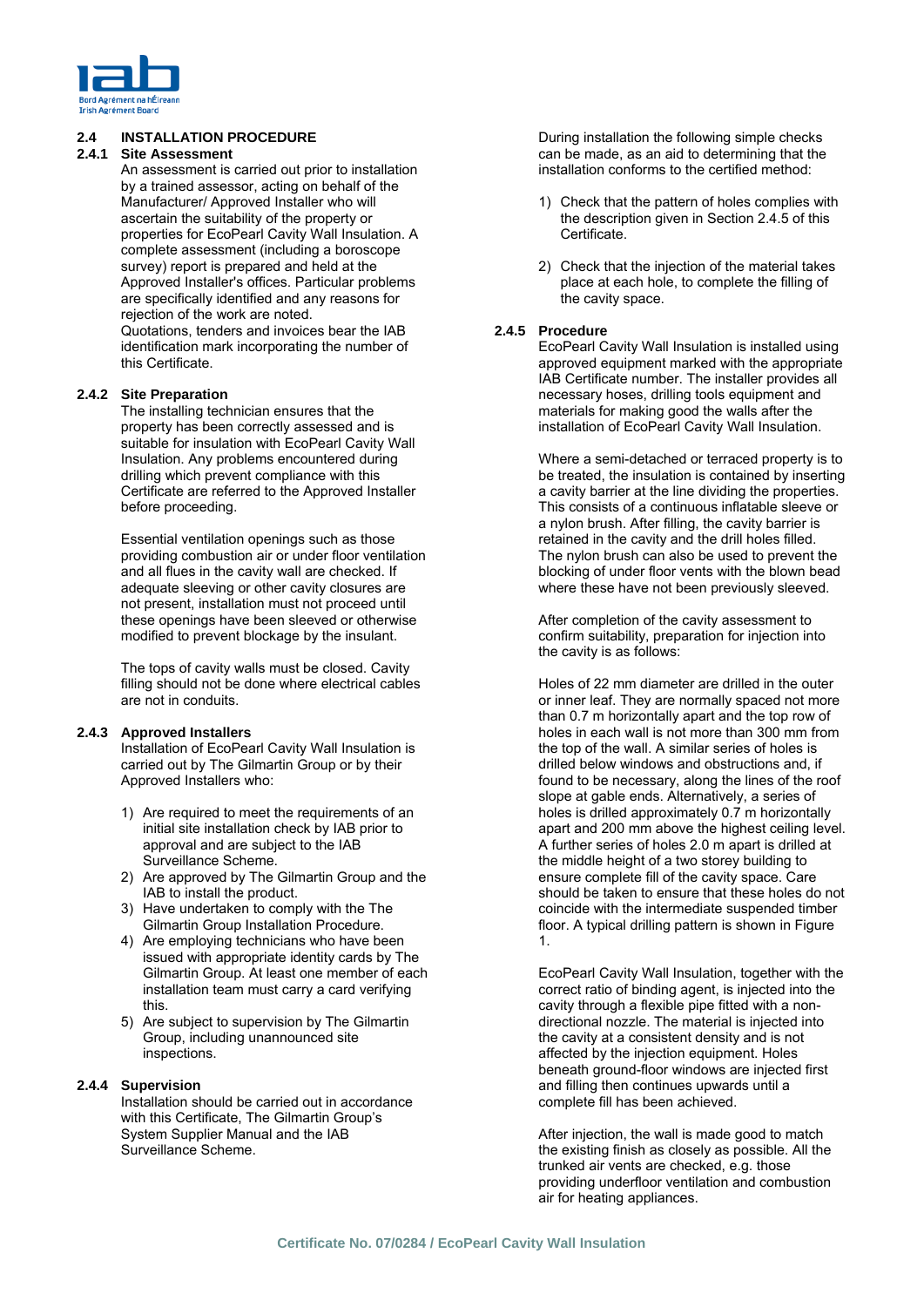

In all cases flues are carefully checked on completion of the installation by means of an appropriate test (e.g. a smoke test) to ensure they are not obstructed by the insulant.

Any insulant that has been blown through the top of the cavity into the loft space is removed and any points of leakage sealed.

## Part Three / Design Data

- - EcoPearl Cavity Wall Insulation, when installed in accordance with this Certificate, is effective in reducing the 'U' value (thermal transmittance) of external masonry cavity walls, using clay or calcium silicate bricks, concrete blocks, natural stone or reconstructed stone masonry units. It is essential that such walls are designed and constructed to prevent moisture penetration and in accordance with the Building Regulations.
- **3.1** As with all cavity wall insulation, the construction detailing of the building where the insulation is to be installed should comply with good practice. Certification will only relate to buildings which conform to the design conditions set out here and to buildings where the Certificate Holder or Registered Installer has carried out a complete assessment, including a boroscope survey, and has given written approval for the use of the product.
- **3.2** Cavity walls with the outer leaf constructed using unrendered (fair-faced) block work are not suitable for full-fill cavity wall insulation. They are therefore not covered by this Certificate.
- **3.3** There are separate procedures for assessing suitability of existing and new buildings for EcoPearl Cavity Wall Insulation.
- **3.4** Existing buildings should be assessed in (See Table 1). accordance with BS 8208:Part 1:1985 G*uide for the assessment of suitability of external cavity walls, for filling with thermal insulants – Existing traditional cavity construction.* Existing Buildings are defined as buildings of at least three years old.
- **3.5** For new buildings, the designer selects a construction appropriate to the local wind-driven rain index, paying due regard to the design, detailing, workmanship and materials to be used.
- **3.6** Buildings subject to the relevant requirements of the Building Regulations 1997 to 2006 should be constructed in accordance with IS 325:Part 1:1986 *Code of Practice for the use of Masonry - Structural Use of Unreinforced Masonry,* and IS 325:Part 2:1995 *Code of Practice for the use of*

Prior to the commencement of the filling operation it is important that the flow rates of EcoPearl Cavity Wall Insulation and the adhesive are checked to ensure that the bead and the adhesive are installed in the correct ratio. Flow rates for EcoPearl Cavity Wall Insulation and adhesive must comply with the flow rate table as detailed in the EcoPearl System Suppliers Manual.



**3 GENERAL** *masonry - Masonry construction.* Where reinforced masonry is involved, the design should be in accordance with BS 5628:Part 2:2000 *Code of practice for use of masonry, Structural use of reinforced and prestressed masonry*. The relevant recommendations of Section 3 of BS 5390:1976 *Code of practice for stone masonry* should be followed where the wall incorporates stone or cast stone. In the case of fair faced brickwork only tool flush joint brickwork is acceptable, subject to the following conditions:

- The minimum cavity width for existing buildings is 40 mm;
- There are no signs of dampness on the inner face of the cavity other than those caused solely by condensation.
- **3.7** Any defects recorded which may affect the performance of the installed insulation system must be rectified to the satisfaction of the Approved Installer before work commences.
- **3.8** In cavities where electric cables can come into contact with expanded polystyrene, in accordance with good construction practice all PVC sheathed electric cables should be run through ducting.
- **3.9** EcoPearl Cavity Wall Insulation is capable of contributing to or exceeding the 'U' value of 0.27W/m<sup>2</sup>K required in the Building Regulations

#### **3.10 Assessment of Exposure Zones**

During the assessment phase of a building for cavity wall insulation the topography factor of the site must be taken into account in all exposure zones. The topography factor takes account of local features such as hills, cliffs, escarpments or ridges where dwellings are located, which can significantly affect the wind speed in their vicinity. It should be derived for each wind direction considered. Reference should be made *to* BS 8104:1992 *Code of practice for assessing exposure of walls to wind driven rain)* for guidance in this regard. Appendix C makes reference to the topography factor which details the method of calculation of the wind driven rain index for exposed sites in all zones. It is only after all relevant factors are considered and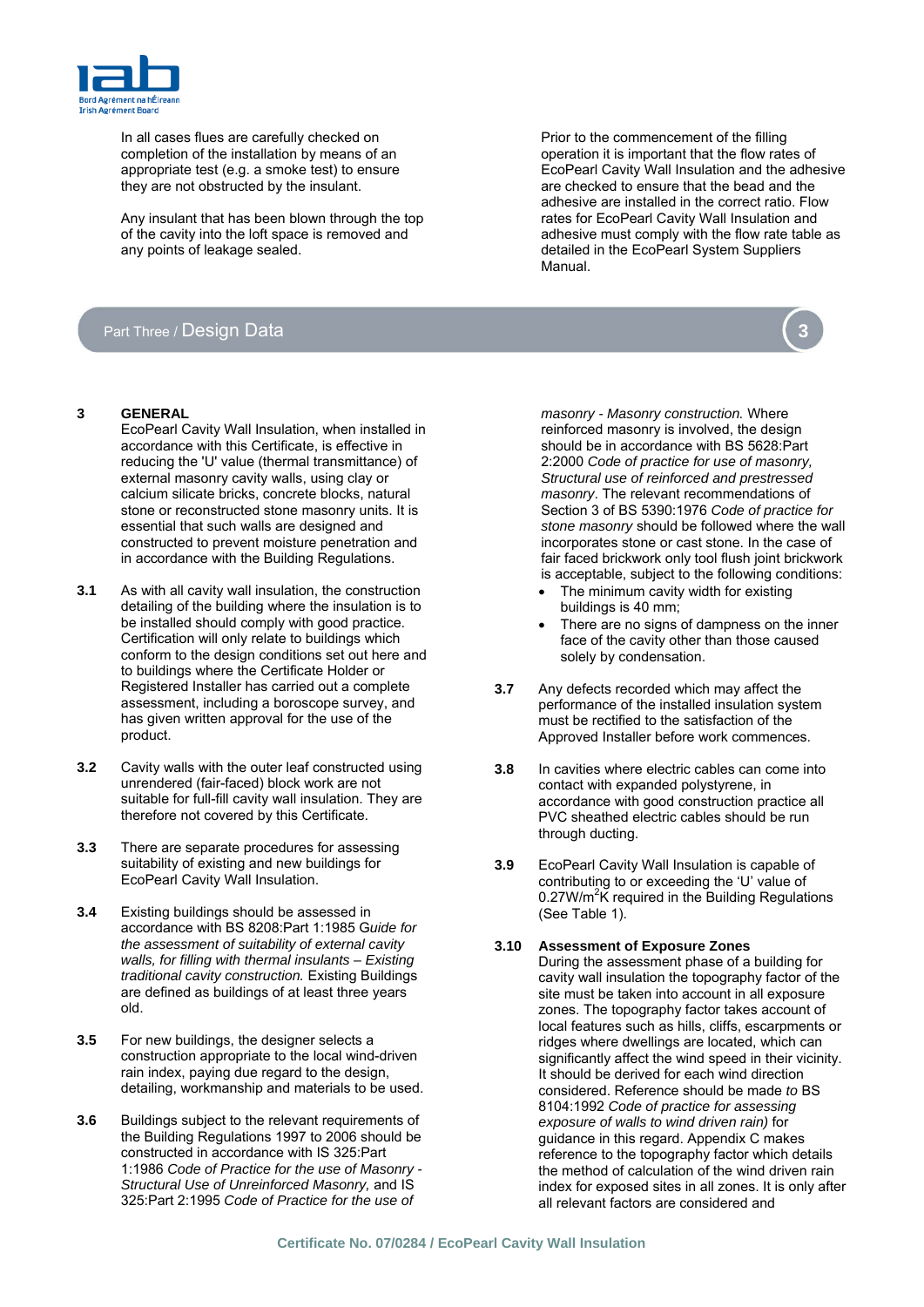

calculations carried out can a true assessment of the work content for a particular building be arrived at. Figure 2 identifies the two exposure zones for wind driven rain appropriate to this certificate as follows:

#### **3.10.1 Normal Exposure**

Normal exposure to wind-driven rain applies in districts where the driving rain index is less than 5m²/sec/year however, some areas may require modification to calculations in order to cater for particular individual sites where the topography of a site warrants it (see Figure 2). Appendix C of BS 8104:1992 should be consulted. In **normal exposure** areas the types of outer leaf masonry finishes and zones where EcoPearl Cavity Wall Insulation is suitable are as follows:

- Impervious cladding and rendered walls with a minimum cavity width of 90 mm and up to 12m in height, and
- Fair faced unrendered brickwork with tooled flush joints up to two storeys in height with a minimum cavity width of 90mm and up to three storeys in height with a minimum cavity width of 140mm.

#### **3.10.2 Severe Exposure**

Severe exposure to wind-driven rain applies in districts where the driving rain index is 5m²/sec/year or more (see Figure 2). During the pre-insulation survey of any particular building, due regard to the exposure zones and type of masonry construction must be assessed prior to the commencement of the installation process.

In **severe exposure** areas the type of outer leaf masonry finish where EcoPearl Cavity Wall Insulation System is suitable is:

• Impervious cladding and rendered walls with a minimum cavity width of 90mm and up to 12m in height.

Unrendered brickwork is not suitable for full-fill cavity wall insulation in the severe exposure zones.

Weep holes in accordance with good construction practice must be provided at the base of brick faced cavity walls at 450mm centres and over lintels.

- **3.11** In both new and existing buildings, whenever practicable, all of the cavity space from ground level to roof or gable copings must be filled. Partial filling is only allowed in the following situations:
	- 1) When separately insulating semi-detached or terraced properties. The type of cavity barrier used for this purpose must be as defined in Section 2.4.5 of this Certificate.
	- 2) Up to the underside of a horizontal boundary, other than the roof, where that boundary is protected by a cavity tray or similar waterproof barrier which must not be distorted or damaged by the installation process.
	- 3) Where filling is carried out above a horizontal boundary where that boundary is protected by a cavity tray or similar waterproof barrier which must not be distorted or damaged by the installation process.
	- 4) When treating properties where the wall to be insulated is below a waterproof cladding (e.g. tile hung) and this cladding either extends up to the roof or is protected at the top by other means (e.g. window sills with adequate waterproof barrier system).
	- 5) Where it is established that the roof void will not be an occupied space, and where the attic insulation is provided at ceiling level, partial filling of the gable apex (i.e. limiting the fill to at least 200mm above ceiling level insulation) may be permitted provided the top of the gable apex is adequately protected by the roof and its overhang and where the attic space is adequately ventilated.

### **3.12 Structures**

The spacing of wall ties should be installed in accordance with Table 9a of IS 325:Part 2:1995. When the cavity width exceeds 110mm the wall and foundations should be designed by a Structural Engineer in accordance with IS 325:Part 1:1986.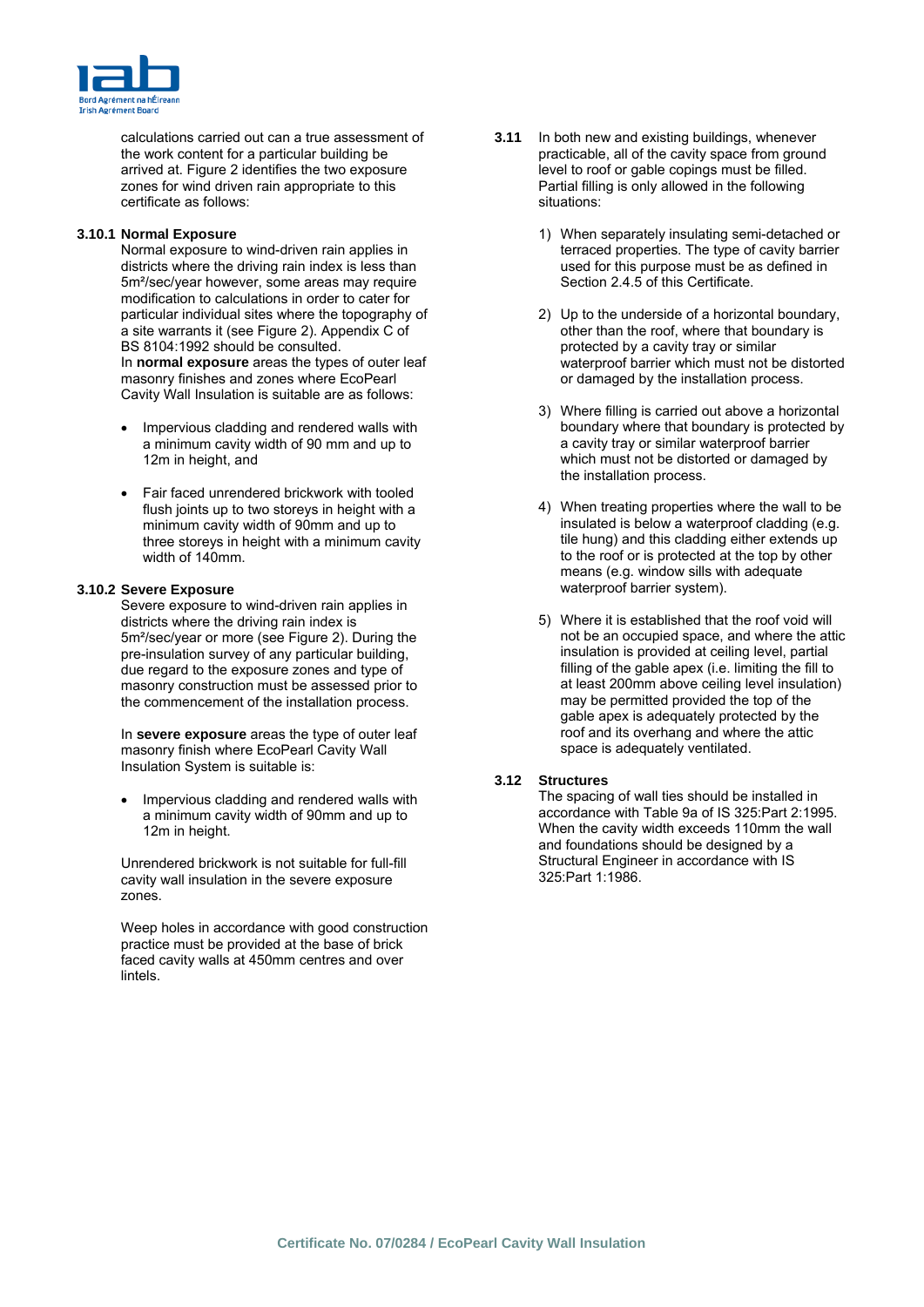



**Figure 1: Typical EcoPearl Hole Drilling Pattern in a Detached Dwelling**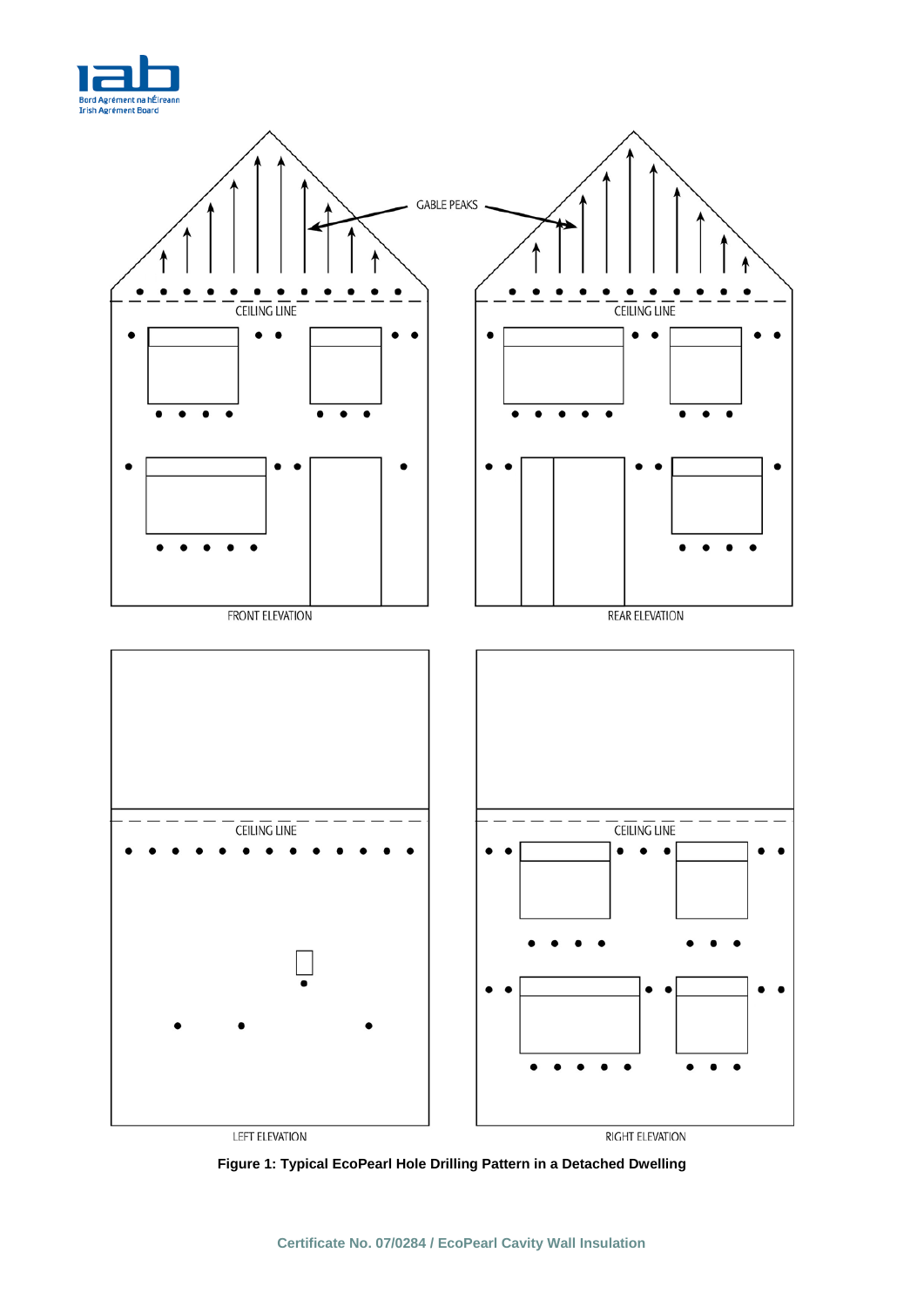





# Part Four / Technical Investigations

The use of the product does not prejudice the fire resistance properties of the wall. It is unlikely to become ignited within the cavity when used in the context of this Certificate. If fire does penetrate into the cavity, the amount of air present will be insufficient to support combustion. However, the directions contained in this Certificate relating to the sealing of an uncapped cavity and removing insulant present in the loft space after installation must be carefully followed.

> When using this product, the requirements of the Building Regulations 1997 to 2006 relating to fire spread in cavity walls can be met in most purpose groups without the need for cavity barriers provided the walls are constructed in accordance with the following provisions of the TGD to Part B Fire:

- **4.1 BEHAVIOUR IN FIRE 1.1 BEHAVIOUR IN FIRE 1.1 The wall must consist of masonry inner and <b>4.1.1** The use of the product does not prejudice the fire **1.1.1** The use of the product does not prejudice the fire **1.1.1**
	- 2. The cavity must be closed at the top of the wall and at the top of any opening.
	- 3. In addition to the product only the following combustible materials shall be placed in, or exposed to, the cavity:
		- a) timber lintel, window or door frame, or end of timber joist
		- b) pipe, conduit
		- c) dpc flashing closer or wall tie
		- d) domestic meter cupboard, provided that: there are not more than two cupboards to a dwelling.
			- the opening in the outer leaf is not more than 800 mm by 500 mm for each cupboard, and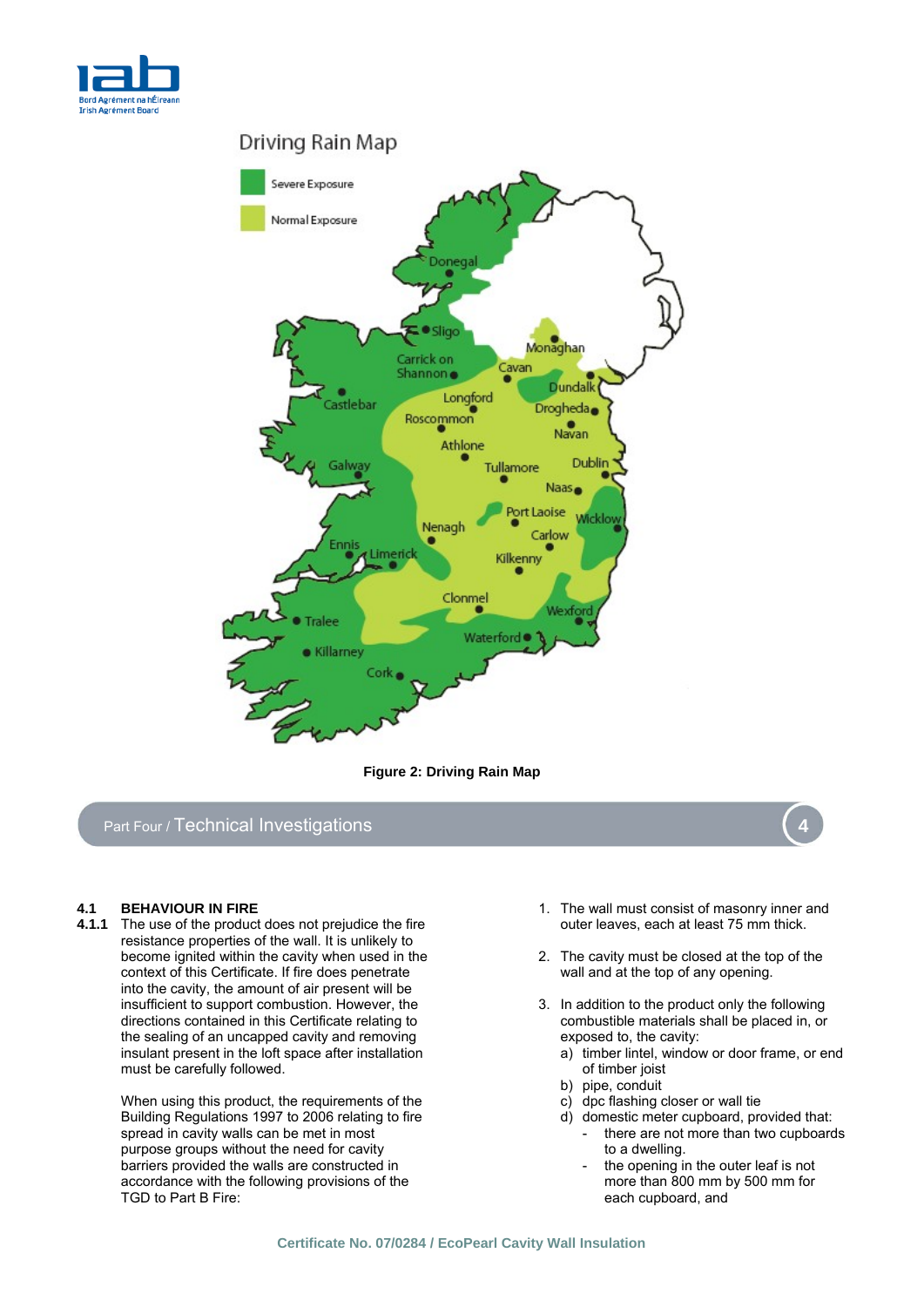

- the inner leaf is not penetrated except by a fire-stopped sleeve not more than 80 mm by 80 mm.
- e) thermal insulating material
- f) in respect of purpose groups  $3 8$  the cavities are sub-divided so that the distance between cavity barriers does not exceed the dimensions given in paragraph 3.3 of the TGD to Part B
- **4.1.2** For buildings constructed in accordance with the Building Regulations 1997 to 2006 the product may be used in buildings of every purpose group.
- **4.1.3** As EcoPearl Cavity Wall Insulation material is manufactured without the use of 'CFCs', or similar gases, there is no release of such gas on burning.

#### **4.1.4 Protection of Buildings**

Combustible wall insulation material should be separated by solid non-combustible material not less than 200mm thick, from any heating appliance or from any flue pipe or opening to a heating appliance; alternatively it should be separated by 40mm from the outer surface of a masonry chimney. Particular details are given in Diagrams 2-8 of the TGD Part J Building Regulation 1997 to 2006. For factory made insulated chimneys*,* separation between this product and the external surface of the chimney shall be determined in accordance with Clause 2.17, of Part J of the Building Regulations 1997 to 2006.

#### **4.2 LIQUID WATER PENETRATION**

- **4.2.1** Test data obtained by the IAB confirms that a masonry wall incorporating EcoPearl Cavity Wall Insulation and built to the requirements of IS 325:Part 1:1986, will not transmit water to the inner leaf.
- **4.2.2** Test data obtained by the IAB also demonstrates that EcoPearl Cavity Wall Insulation material does not absorb water by capillary action. Water which penetrates the outer leaf of the wall will drain down the cavity face of the outer leaf. When the product is used in situations where it bridges the dpc in walls, dampness from the ground will not pass through, provided the cavity is taken down to at least 150 mm below the level of the lowest dpc.
- **4.2.3** EcoPearl Cavity Wall Insulation System, when used in accordance with this Certificate, presents no significant risk of water penetration.

#### **4.3 WATER VAPOUR PENETRATION AND CONDENSATION RISK**  EcoPearl Cavity Wall Insulation is not a water vapour barrier.

# **4.4 THERMAL INSULATION**

The thermal conductivity 'λ' value' of the EcoPearl Cavity Wall Insulation material may be taken as 0.033 W/mK for the purpose of U value calculations.

The required maximum U-values for external walls can be obtained in typical cavity wall constructions as indicated in Table 1.

#### **4.5 DURABILITY**

EcoPearl Cavity Wall Insulation is rot-proof, water repellent and durable. When installed in accordance with this certificate it is sufficiently stable to prevent settlement and will remain effective as an insulant for the life of the building when installed in accordance with this Certificate.

#### **4.6 TESTS AND ASSESSMENTS WERE CARRIED OUT TO DETERMINE THE FOLLOWING:**

- efficiency of fill using specified equipment and drilling pattern
- density of fill
- water resistance of filled cavity
- water uptake
- thermal conductivity

### **4.7 OTHER INVESTIGATIONS**

- (i) Existing data on product properties in relation to fire, toxicity, environmental impact and the effect on structural stability and durability were assessed. The absence of chlorofluorocarbon gases 'CFCs' was established by test.
- (ii) The manufacturing process was examined including the methods adopted for quality control, and details were obtained of the quality and composition of the materials used.
- (iii) A site visit was conducted to assess the practicability of installation.
- (iv) Driving rain resistance was assessed.
- (v) A condensation risk analysis was performed.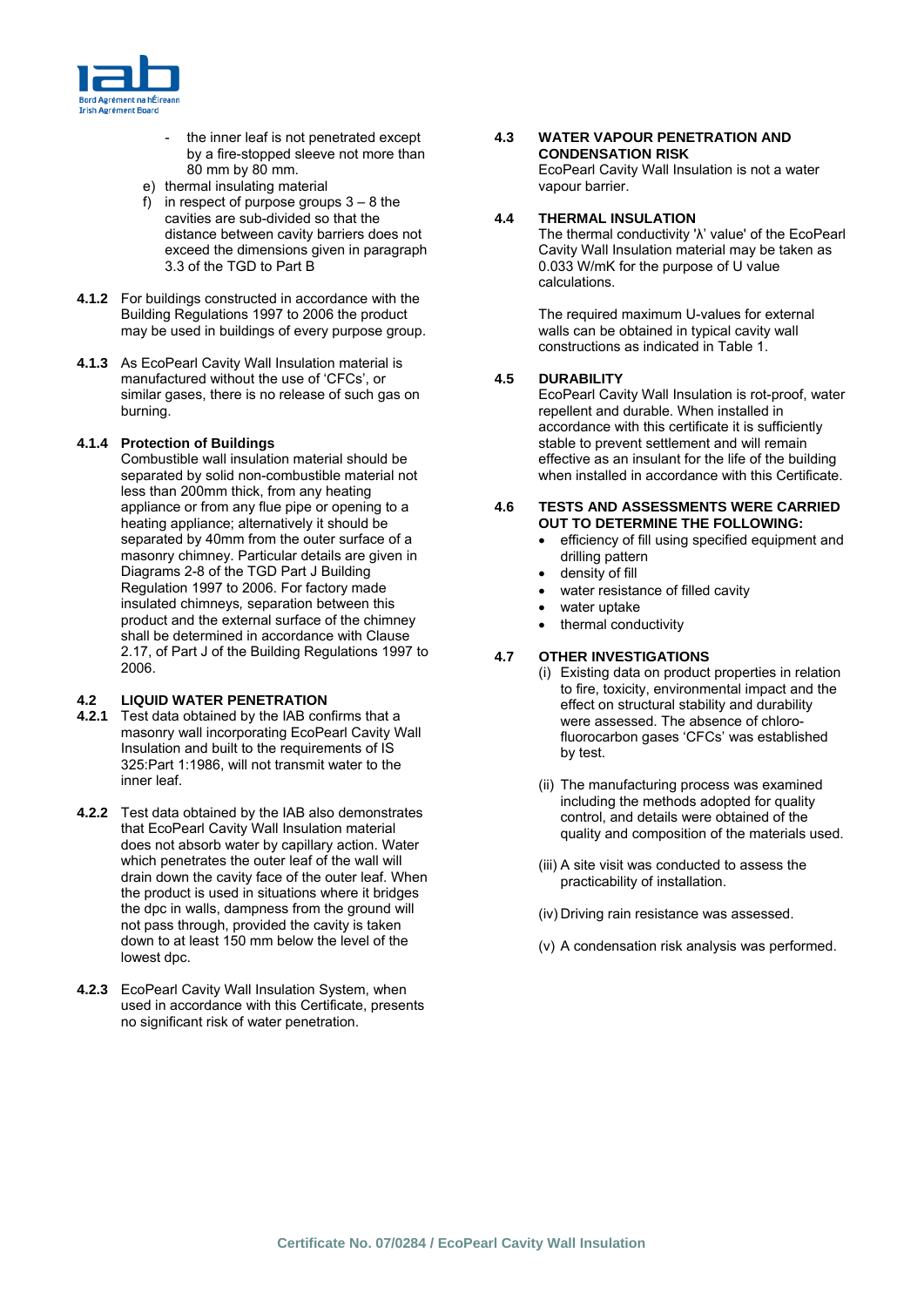

|                                                                        | Brick 1700 kg/m <sup>3</sup> / Block 2000 kg/m <sup>3</sup> / Plaster |      |      |      |      |      |      |      |      |      |      |      |      |      |      |      |      |
|------------------------------------------------------------------------|-----------------------------------------------------------------------|------|------|------|------|------|------|------|------|------|------|------|------|------|------|------|------|
| mm                                                                     | 50                                                                    | 55   | 60   | 65   | 70   | 75   | 80   | 85   | 90   | 95   | 100  | 105  | 110  | 115  | 120  | 125  | 130  |
| U                                                                      | 0.51                                                                  | 0.47 | 0.44 | 0.41 | 0.39 | 0.37 | 0.35 | 0.33 | 0.31 | 0.30 | 0.29 | 0.27 | 0.26 | 0.25 | 0.24 | 0.24 | 0.23 |
| Block 2000 kg/m <sup>3</sup> (Rendered) / Block 2000 kg/m <sup>3</sup> |                                                                       |      |      |      |      |      |      |      |      |      |      |      |      |      |      |      |      |
| mm                                                                     | 50                                                                    | 55   | 60   | 65   | 70   | 75   | 80   | 85   | 90   | 95   | 100  | 105  | 110  | 115  | 120  | 125  | 130  |
| U                                                                      | 0.52                                                                  | 0.48 | 0.45 | 0.42 | 0.39 | 0.37 | 0.35 | 0.33 | 0.32 | 0.30 | 0.29 | 0.28 | 0.27 | 0.26 | 0.25 | 0.24 | 0.23 |

#### **Table 1: External Walls – Estimated U Values W/(m2 K) for EcoPearl (**λ **= 0.033 W/mK)**

**The construction of walls with cavities in excess of 110mm wide requires adjustments to lintels, wall ties, cavity barriers, etc. It is therefore necessary that cavity walls are adequately designed in respect of structural stability and fire safety in accordance with Parts A and B of the Building Regulations. For Table 1 it is assumed that cavity walls containing full-fill bonded bead will be constructed in accordance with the requirements of the 1997 to 2006 Building Regulations**.

## Part Five / Conditions of Certification

- **5.1** National Standards Authority of Ireland ("NSAI") following consultation with the Irish Agrément Board ("IAB") has assessed the performance and method of installation of the product/process and the quality of the materials used in its manufacture and certifies the product/process to be fit for the use for which it is certified provided that it is manufactured, installed, used and maintained in accordance with the descriptions and specifications set out in this Certificate and in accordance with the manufacturer's instructions and usual trade practice. This Certificate shall remain valid for five years from date of issue so long as:
	- (a) the specification of the product is unchanged.
	- (b) the Building Regulations 1997 to 2006 and any other regulation or standard applicable to the product/process, its use or installation remains unchanged.
	- (c) the product continues to be assessed for the quality of its manufacture and marking by NSAI.
	- (d) no new information becomes available which in the opinion of the NSAI, would preclude the granting of the Certificate.
	- (e) the product or process continues to be manufactured, installed, used and maintained in accordance with the description, specifications and safety recommendations set out in this certificate.
	- (f) the registration and/or surveillance fees due to IAB are paid.
- **5.2** The IAB mark and certification number may only be used on or in relation to product/processes in respect of which a valid Certificate exists. If the Certificate becomes

invalid the Certificate holder must not use the IAB mark and certification number and must remove them from the products already marked.

- **5.3** In granting Certification, the NSAI makes no representation as to;
	- (a) the absence or presence of patent rights subsisting in the product/process; or
	- (b) the legal right of the Certificate holder to market, install or maintain the product/process; or
	- (c) whether individual products have been manufactured or installed by the Certificate holder in accordance with the descriptions and specifications set out in this Certificate.
- **5.4** This Certificate does not comprise installation instructions and does not replace the manufacturer's directions or any professional or trade advice relating to use and installation which may be appropriate.
- **5.5** Any recommendations contained in this Certificate relating to the safe use of the certified product/process are preconditions to the validity of the Certificate. However the NSAI does not certify that the manufacture or installation of the certified product or process in accordance with the descriptions and specifications set out in this Certificate will satisfy the requirements of the Safety, Health and Welfare at Work Act. 2005, or of any other current or future common law duty of care owed by the manufacturer or by the Certificate holder.
- **5.6** The NSAI is not responsible to any person or body for loss or damage including personal injury arising as a direct or indirect result of the use of this product or process.